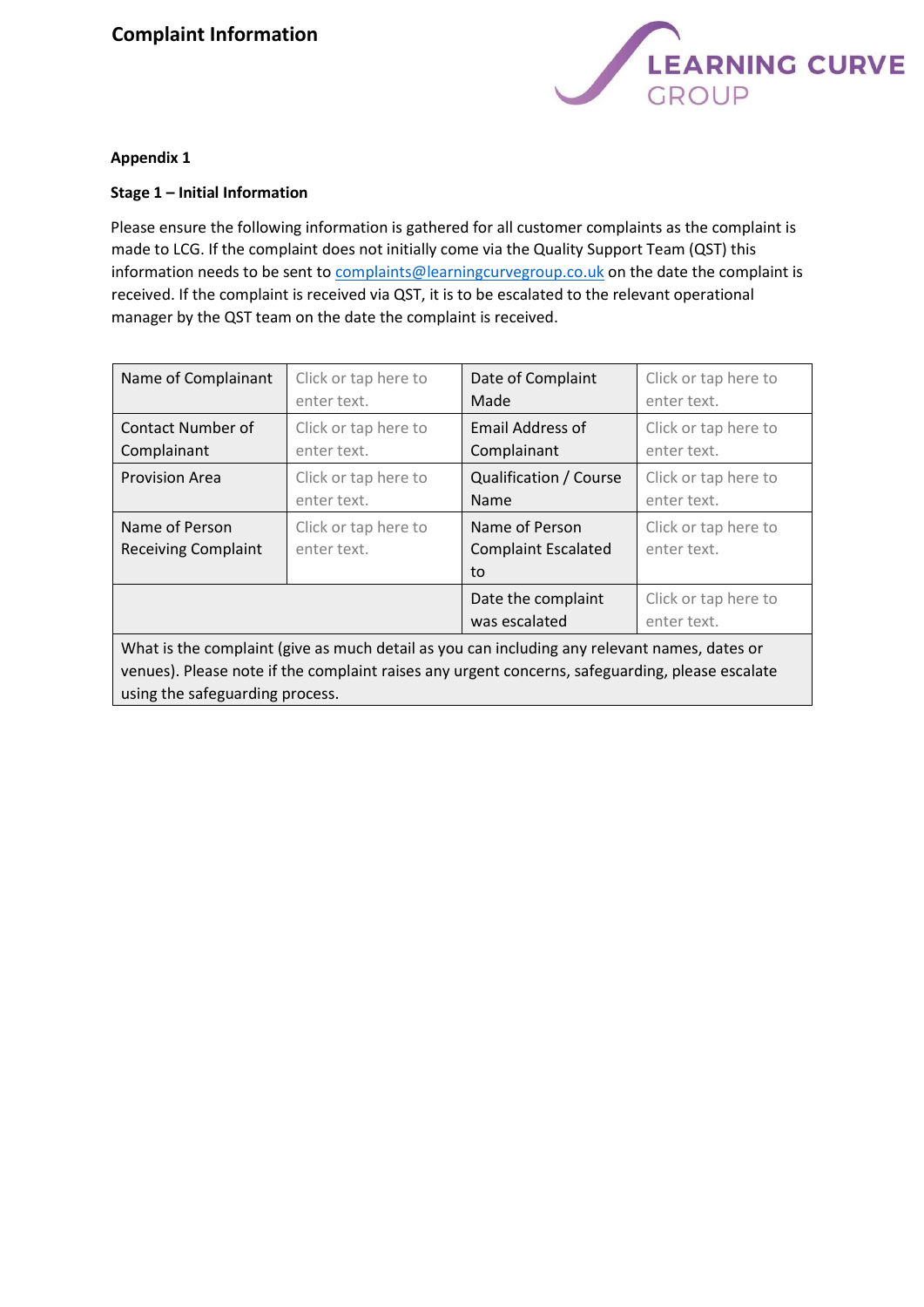

Click or tap here to enter text.

If the complaint can be resolved at this point, please specify the resolve below (please include any relevant names of individuals, dates etc.)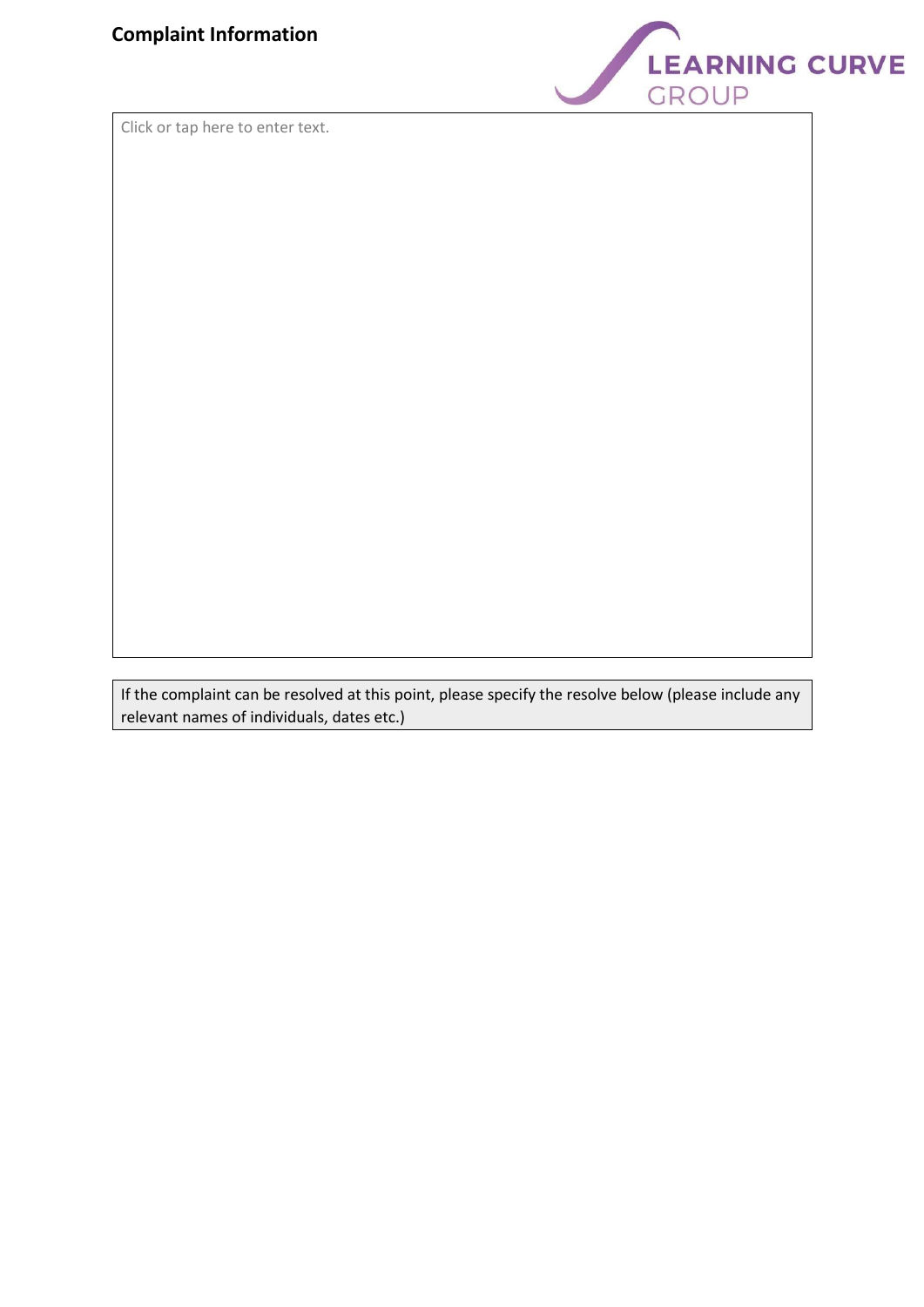

Click or tap here to enter text.

| Name of the person | Click or tap here to | Date signed off | Click or tap here to |
|--------------------|----------------------|-----------------|----------------------|
| signing off the    | enter text.          |                 | enter text.          |
| complaint          |                      |                 |                      |

Please send completed Stage 1 to complaints@learningcurvegroup.co.uk **Stage 2 – Escalated to Operational Director - Investigation**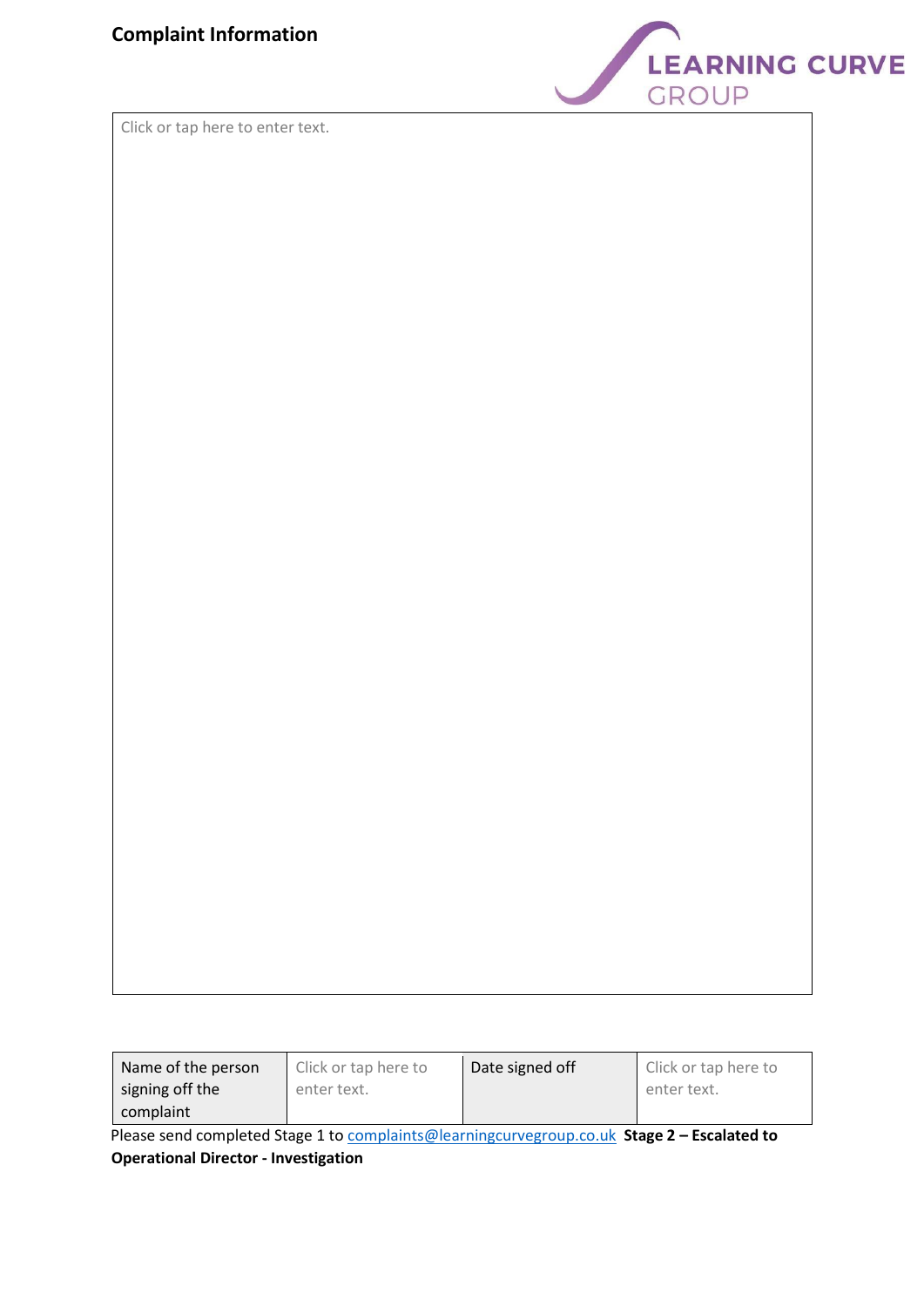

| Complaint needs further<br>investigation (please<br>circle or make text bold) | Yes | No | Name for person escalated<br>to for investigation                              | Click or tap here<br>to enter text. |
|-------------------------------------------------------------------------------|-----|----|--------------------------------------------------------------------------------|-------------------------------------|
|                                                                               |     |    | Date escalated                                                                 | Click or tap here<br>to enter text. |
|                                                                               |     |    | Investigation Notes (include evidence considered, interviews carried out etc.) |                                     |
| Click or tap here to enter text.                                              |     |    |                                                                                |                                     |
|                                                                               |     |    |                                                                                |                                     |
|                                                                               |     |    |                                                                                |                                     |
|                                                                               |     |    |                                                                                |                                     |
|                                                                               |     |    |                                                                                |                                     |
|                                                                               |     |    |                                                                                |                                     |
|                                                                               |     |    |                                                                                |                                     |
|                                                                               |     |    |                                                                                |                                     |
|                                                                               |     |    |                                                                                |                                     |
|                                                                               |     |    |                                                                                |                                     |
|                                                                               |     |    |                                                                                |                                     |
|                                                                               |     |    |                                                                                |                                     |
|                                                                               |     |    |                                                                                |                                     |
|                                                                               |     |    |                                                                                |                                     |
|                                                                               |     |    |                                                                                |                                     |
|                                                                               |     |    |                                                                                |                                     |
|                                                                               |     |    |                                                                                |                                     |
|                                                                               |     |    |                                                                                |                                     |
|                                                                               |     |    |                                                                                |                                     |
|                                                                               |     |    |                                                                                |                                     |
|                                                                               |     |    |                                                                                |                                     |
|                                                                               |     |    |                                                                                |                                     |
|                                                                               |     |    |                                                                                |                                     |
|                                                                               |     |    |                                                                                |                                     |
|                                                                               |     |    |                                                                                |                                     |
|                                                                               |     |    |                                                                                |                                     |
|                                                                               |     |    |                                                                                |                                     |
|                                                                               |     |    |                                                                                |                                     |
|                                                                               |     |    |                                                                                |                                     |
|                                                                               |     |    |                                                                                |                                     |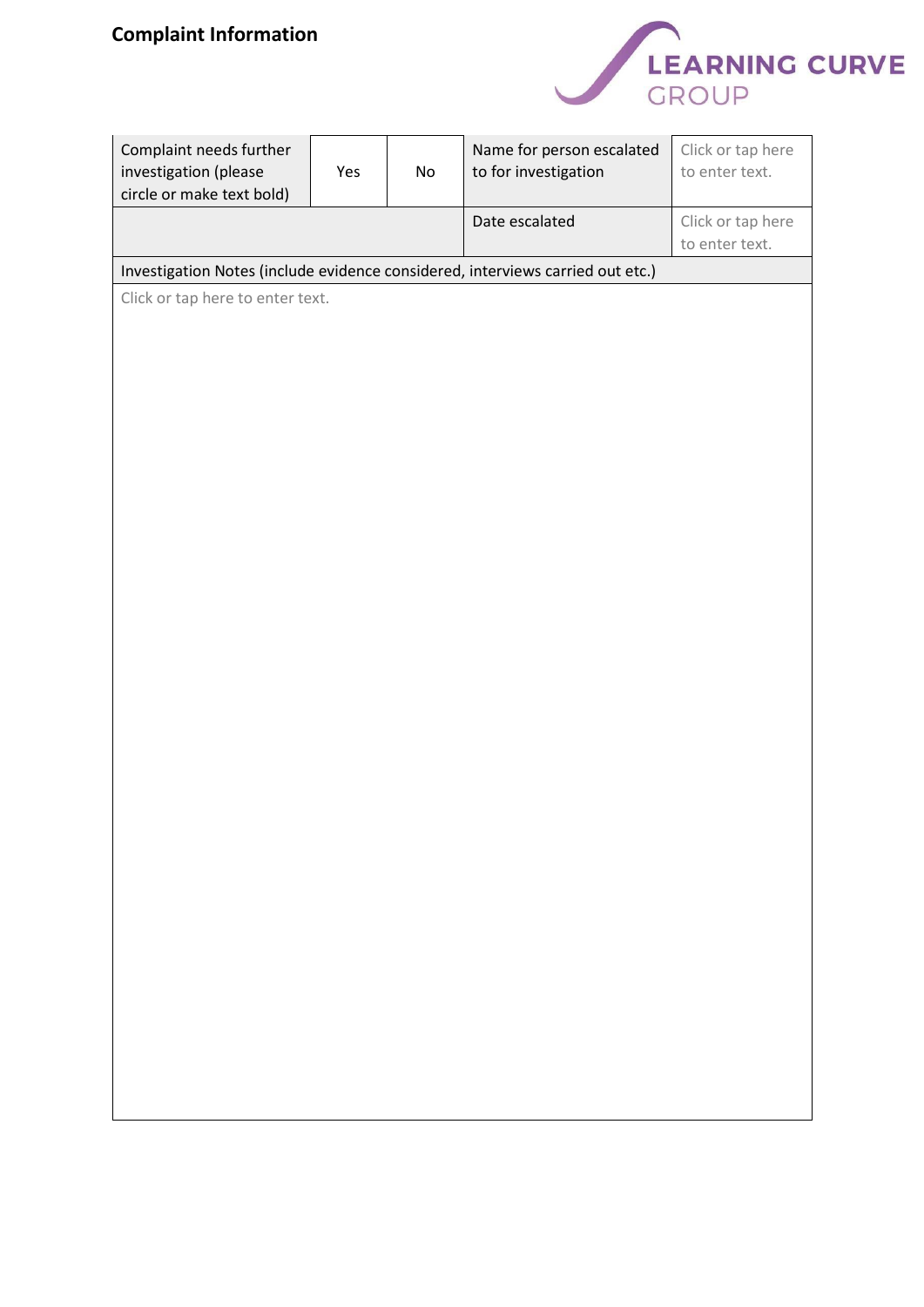

| Resolve below (please include any relevant names of individuals, dates etc.) Click or tap here to |  |
|---------------------------------------------------------------------------------------------------|--|
| enter text.                                                                                       |  |

| Name of the person                                                                            | Click or tap here to | Date signed off | Click or tap here to |
|-----------------------------------------------------------------------------------------------|----------------------|-----------------|----------------------|
| signing off the                                                                               | enter text.          |                 | enter text.          |
| complaint                                                                                     |                      |                 |                      |
| الرازيا والمستحدث والمستحدث والمستحاة المستحدث والمستحدث المستحد المستحدث والمستحدث والمستحدث |                      |                 |                      |

Please send completed Stage 2 to complaints@learningcurvegroup.co.uk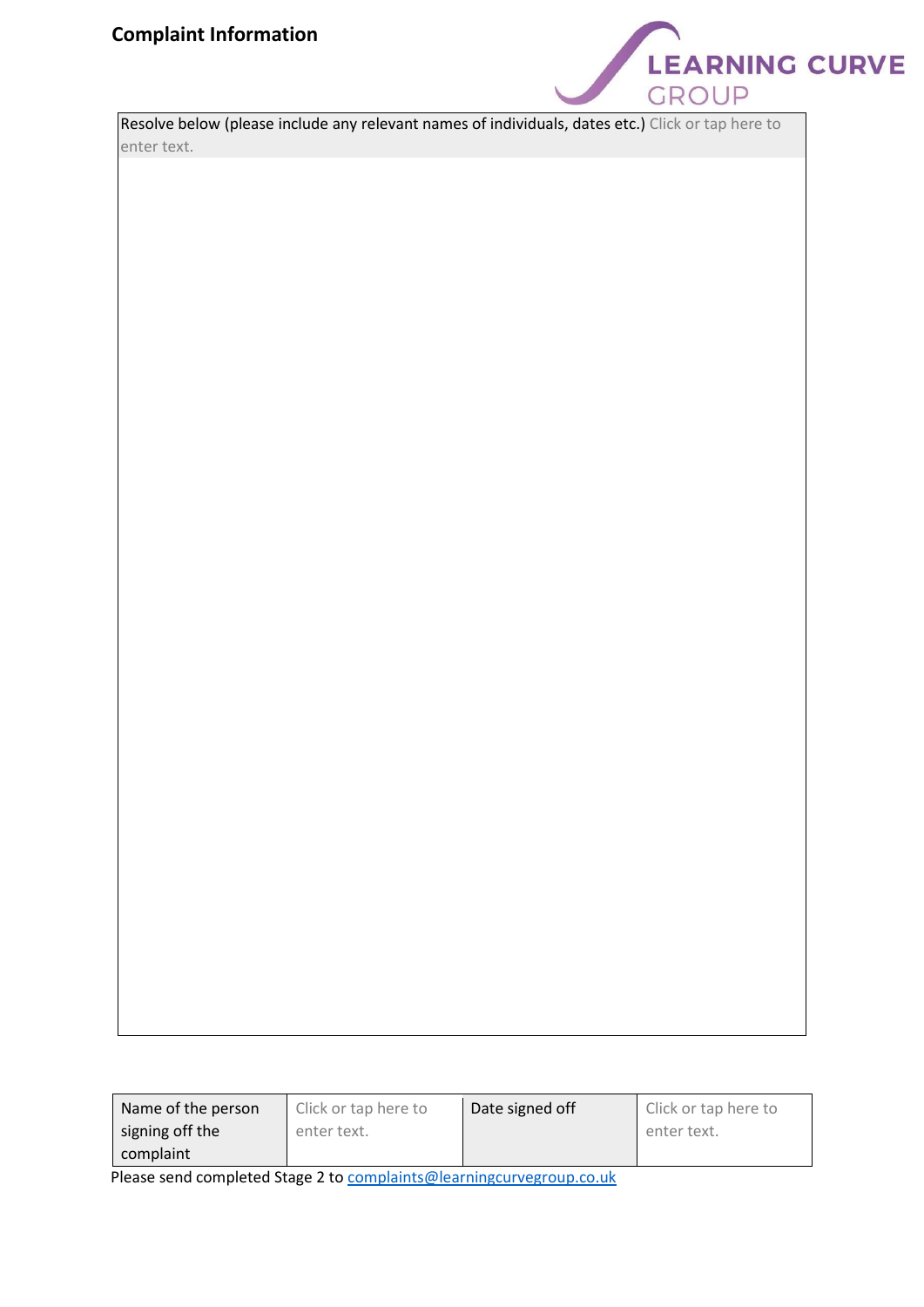

**Stage 3 – Escalated to Director of Performance and Development (DPD)**, **Director of Quality** – if after investigation at Stage 2 does not resolve complaint, escalation to the Director of Performance and Development is required, or if there is a high risk to LCG by the complainant going external in

their complaint.

| Complaint escalating to<br>DPD (please circle or<br>make text bold) | Yes | $\mathsf{No}$ | Name of DPD    | Gail Crossman                                                                                   |
|---------------------------------------------------------------------|-----|---------------|----------------|-------------------------------------------------------------------------------------------------|
|                                                                     |     |               | Date escalated | Click or tap here to enter<br>text.                                                             |
| etc.)                                                               |     |               |                | DPD action and resolve Investigation Notes (include evidence considered, interviews carried out |
| Click or tap here to enter text.                                    |     |               |                |                                                                                                 |
|                                                                     |     |               |                |                                                                                                 |
|                                                                     |     |               |                |                                                                                                 |
|                                                                     |     |               |                |                                                                                                 |
|                                                                     |     |               |                |                                                                                                 |
|                                                                     |     |               |                |                                                                                                 |
|                                                                     |     |               |                |                                                                                                 |
|                                                                     |     |               |                |                                                                                                 |
|                                                                     |     |               |                |                                                                                                 |
|                                                                     |     |               |                |                                                                                                 |
|                                                                     |     |               |                |                                                                                                 |
|                                                                     |     |               |                |                                                                                                 |
|                                                                     |     |               |                |                                                                                                 |
|                                                                     |     |               |                |                                                                                                 |
|                                                                     |     |               |                |                                                                                                 |
|                                                                     |     |               |                |                                                                                                 |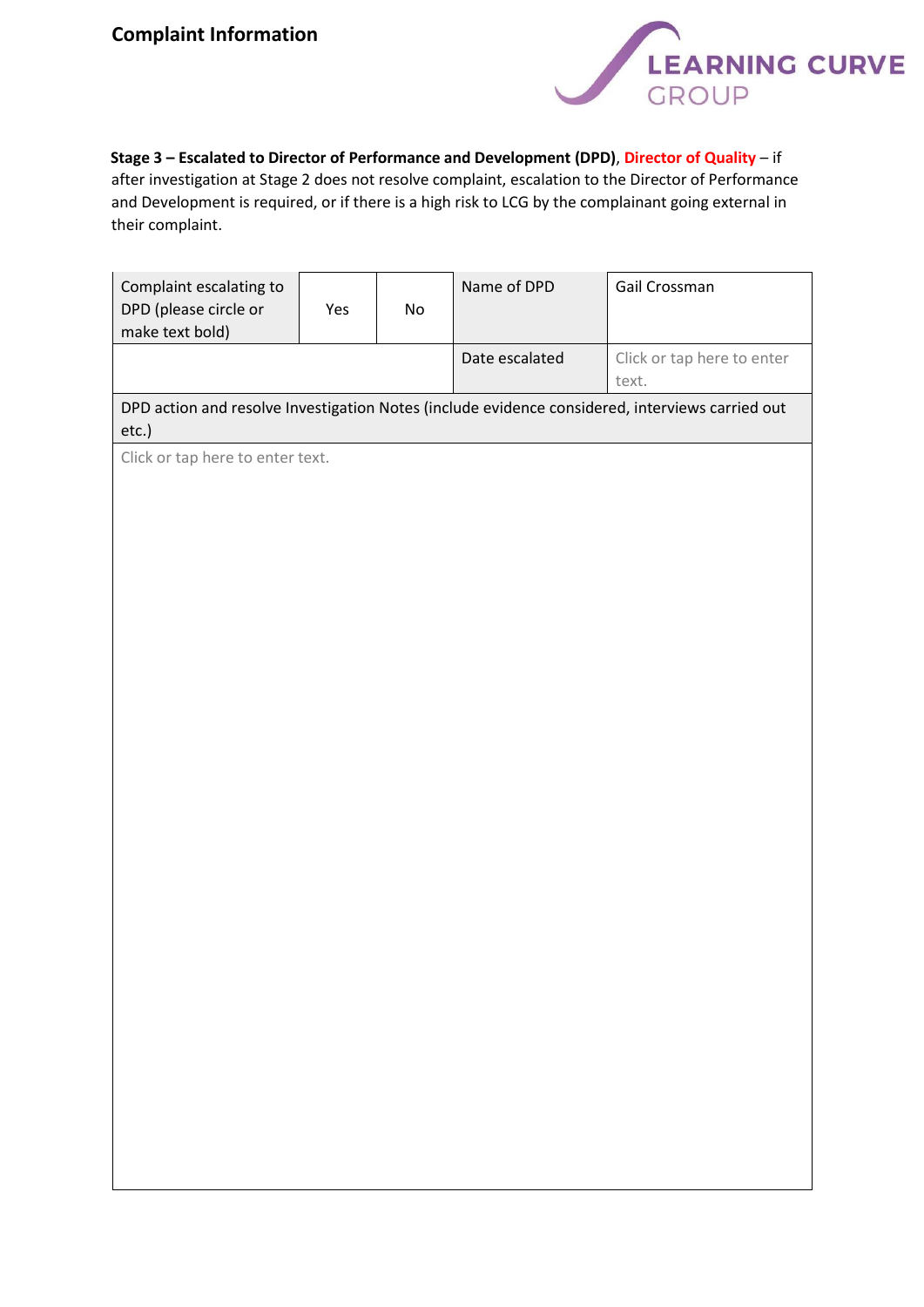

Resolve below (please include any relevant names of individuals, dates etc.)

Click or tap here to enter text.